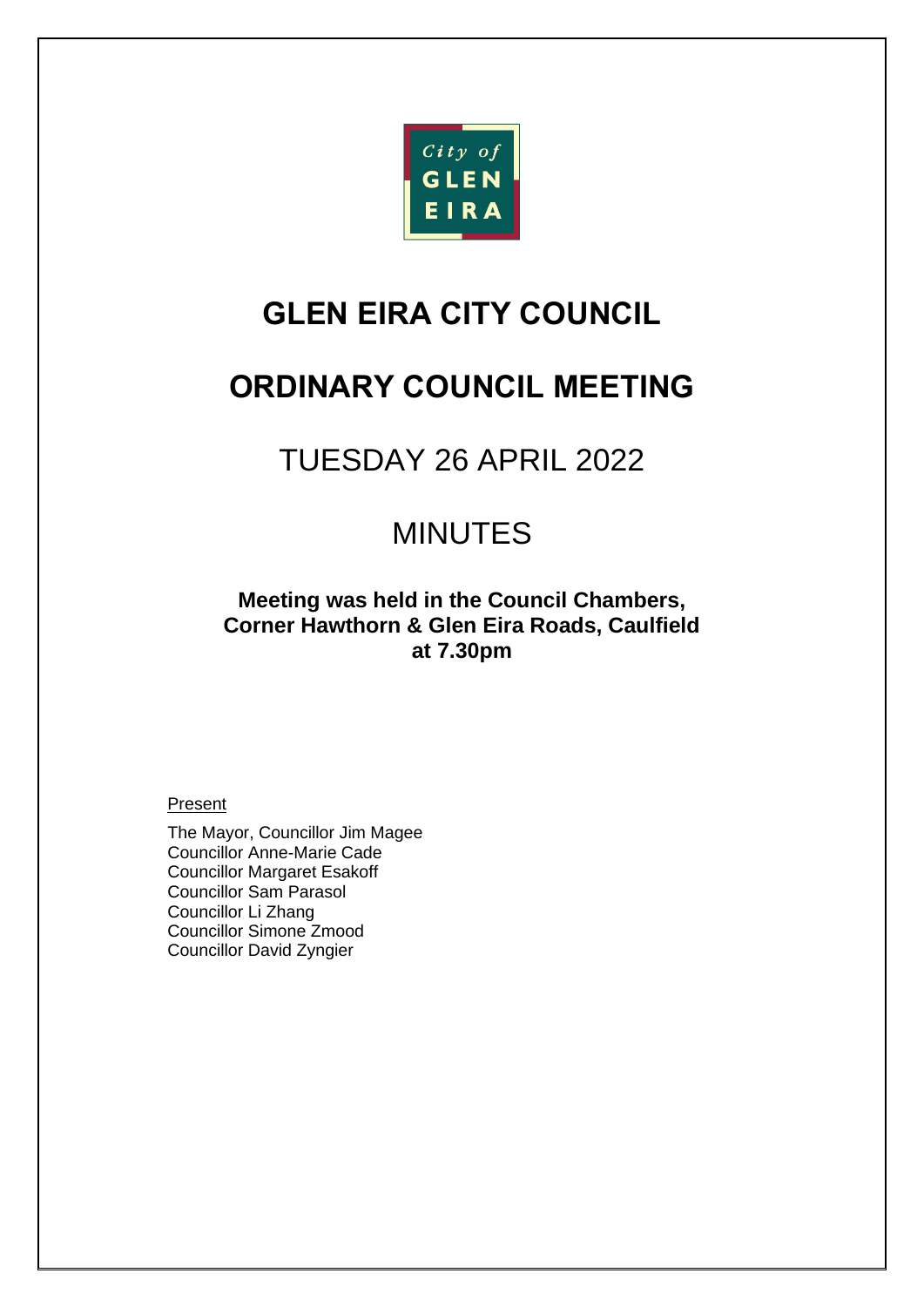### **INDEX**

| 1. |                                                                                                                                                          |  |  |  |
|----|----------------------------------------------------------------------------------------------------------------------------------------------------------|--|--|--|
| 2. |                                                                                                                                                          |  |  |  |
| 3. | REMINDER TO DECLARE ANY CONFLICTS OF INTEREST IN ANY ITEMS ON                                                                                            |  |  |  |
| 4. | <b>CONFIRMATION OF MINUTES OF PREVIOUS COUNCIL MEETINGS  5</b>                                                                                           |  |  |  |
| 5. | RECEPTION AND READING OF PETITIONS AND JOINT LETTERS 5<br>Nil                                                                                            |  |  |  |
| 6. | <b>REPORTS BY DELEGATES APPOINTED BY COUNCIL TO VARIOUS</b><br>Nil                                                                                       |  |  |  |
| 7. | REPORTS FROM COMMITTEES AND RECORDS OF ASSEMBLY  6                                                                                                       |  |  |  |
|    | 7.1                                                                                                                                                      |  |  |  |
|    |                                                                                                                                                          |  |  |  |
|    | 7.2                                                                                                                                                      |  |  |  |
|    |                                                                                                                                                          |  |  |  |
| 8. |                                                                                                                                                          |  |  |  |
|    | The effects of Council adopting the International Holocaust Remembrance<br>8.7<br>196-198 Hawthorn Road, Caulfield North Combined Planning Scheme<br>8.1 |  |  |  |
|    | 8.2                                                                                                                                                      |  |  |  |
|    | 8.3                                                                                                                                                      |  |  |  |
|    | Proposed Budget, Financial Plan and Revenue & Rating Plan 10<br>8.4<br>Appointment of Councillor Signatories (2021-22 Financial Report) 11<br>8.5        |  |  |  |
|    | Responding to the Commonwealth Government Aged Care Reforms 11<br>8.6                                                                                    |  |  |  |
|    | Caulfield Racecourse Reserve - Recommendation for inclusion on the<br>8.8                                                                                |  |  |  |
|    |                                                                                                                                                          |  |  |  |
|    | 8.9                                                                                                                                                      |  |  |  |
|    | 8.10 Glen Eira Integrated Water Management Plan   Dhumbali Wurnee't                                                                                      |  |  |  |
|    |                                                                                                                                                          |  |  |  |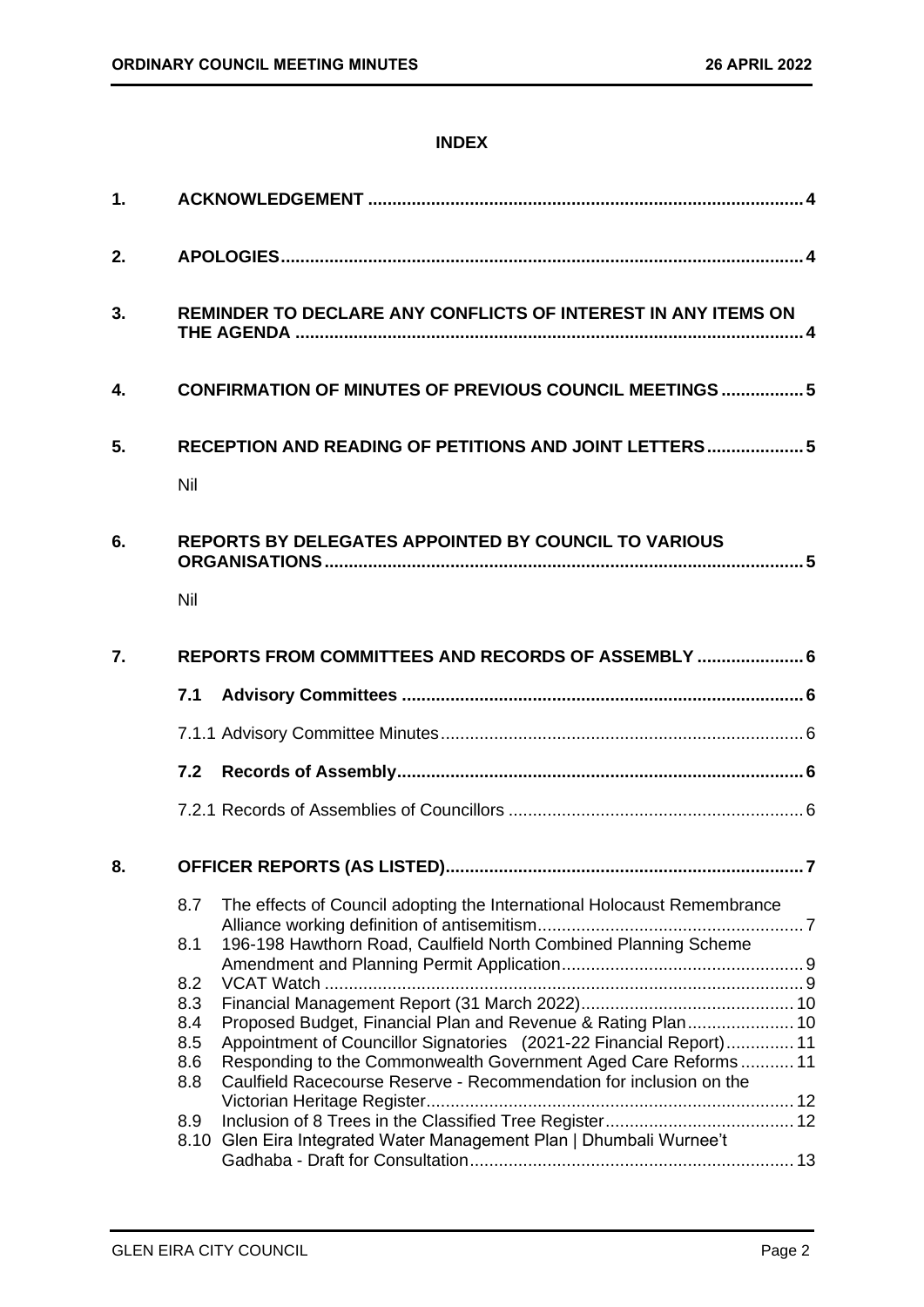|     | 8.11 Family Youth and Children's Services Policies - Revocation and Policy<br>8.12 Extension of Contract 2019.166 Short term Recycling Processing<br>8.13 Appointment of Delegate to Municipal Association of Victoria  14 |  |
|-----|----------------------------------------------------------------------------------------------------------------------------------------------------------------------------------------------------------------------------|--|
| 9.  |                                                                                                                                                                                                                            |  |
| 10. |                                                                                                                                                                                                                            |  |
|     | 10.1 Requests for reports from a member of Council staff - Nil  14                                                                                                                                                         |  |
| 11. |                                                                                                                                                                                                                            |  |
|     |                                                                                                                                                                                                                            |  |
| 12. |                                                                                                                                                                                                                            |  |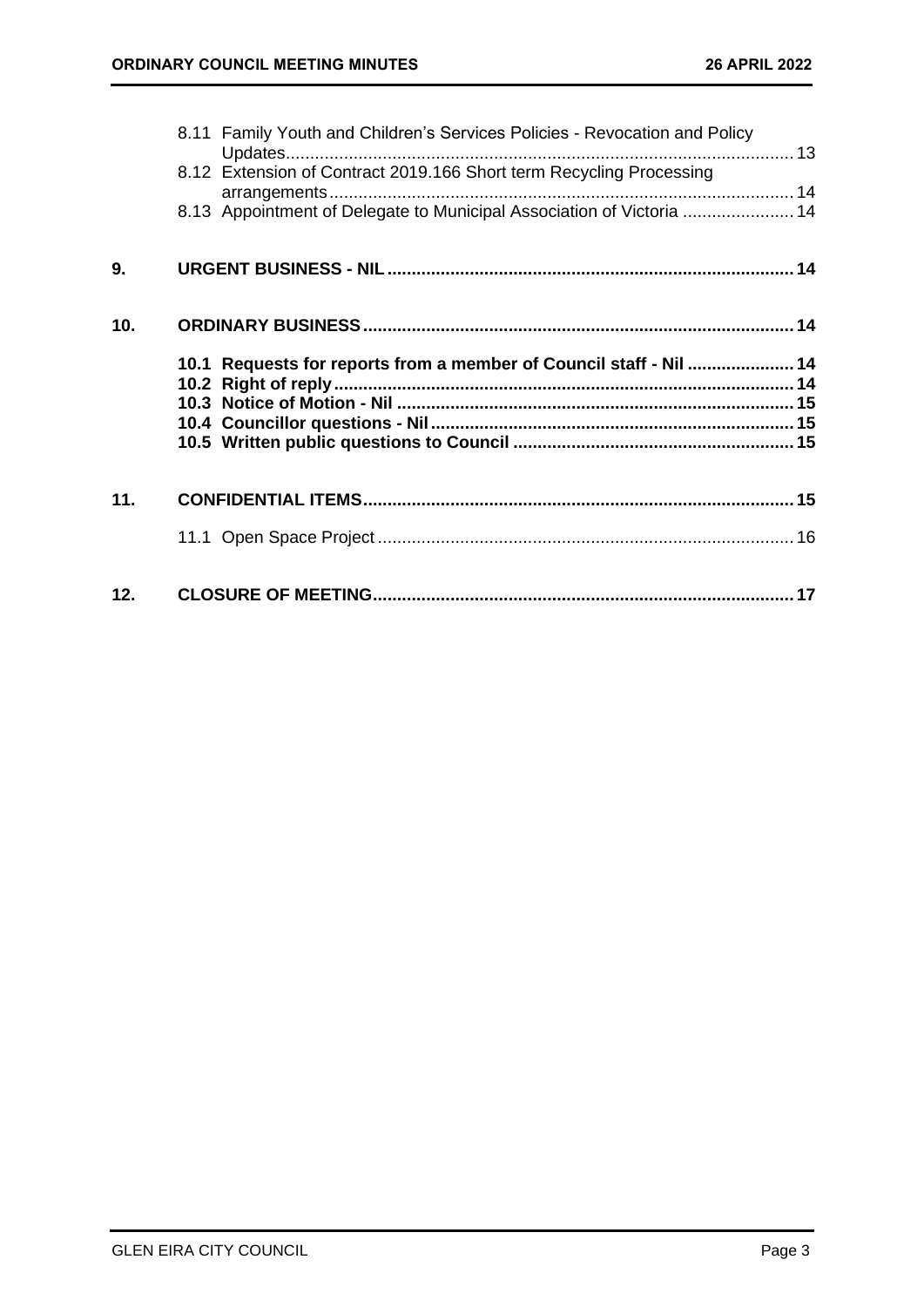

### <span id="page-3-0"></span>**1. ACKNOWLEDGEMENT**

The Mayor read the acknowledgement.

Glen Eira City Council Acknowledges the peoples of the Kulin Nation as Traditional Owners and Custodians, and pay our respect to their Elders past, present and emerging. We Acknowledge and uphold their continuing relationship to land and waterways. Council extends its respect to all Aboriginal and Torres Strait Islander peoples.

### <span id="page-3-1"></span>**2. APOLOGIES**

**Moved: Cr Parasol Seconded: Cr Zmood**

That the apology from Cr Tony Athanasopoulos be received and noted.

### **CARRIED UNANIMOUSLY**

### <span id="page-3-2"></span>**3. REMINDER TO DECLARE ANY CONFLICTS OF INTEREST IN ANY ITEMS ON THE AGENDA**

Councillors were reminded of the requirement for disclosure of conflicts of interest in relation to items listed for consideration on the Agenda, or any item that was considered at this meeting, in accordance with Section 130(2) of the *Local Government Act 2020* and Rule 60(3) of the Glen Eira City Council Governance Rules. Councillors were then invited to indicate any such conflict of interest.

There were no conflicts of interest declared at the meeting.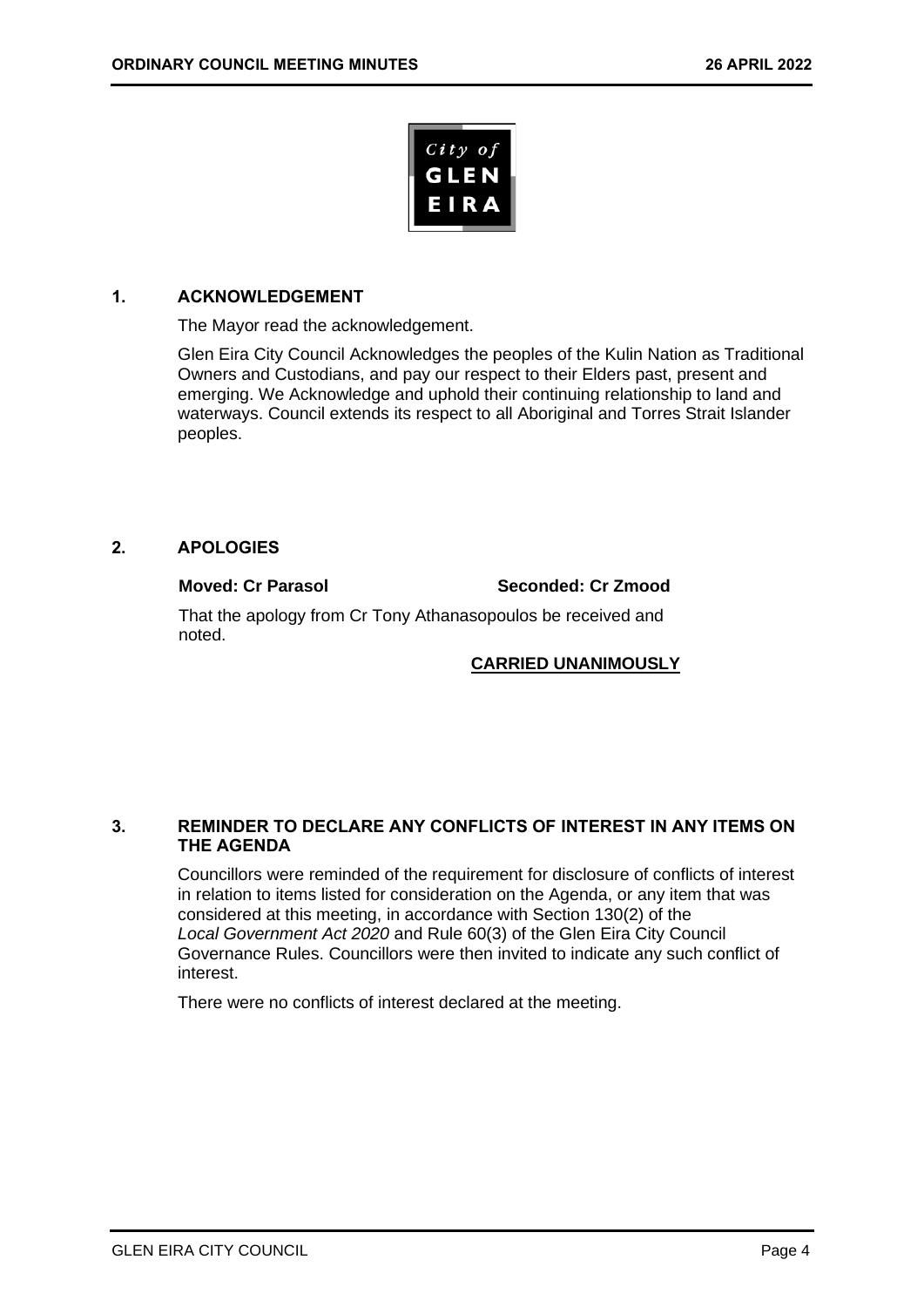### **Procedural Motion**

**Moved: Cr Parasol Seconded: Cr Zmood**

That Council:

- 1. considers the meeting to be adjourned for 10 minutes from the commencement of any technical problem which prevents Council from livestreaming the meeting; and
- 2. adjourns the meeting in the event livestreaming cannot be resumed within 30 minutes from the commencement of the technical problem which prevents livestreaming on Council's website with the meeting to be reconvened on Wednesday 27 April 2022 at 7.30pm.

# **CARRIED UNANIMOUSLY**

### <span id="page-4-0"></span>**4. CONFIRMATION OF MINUTES OF PREVIOUS COUNCIL MEETINGS**

**Moved: Cr Zyngier Seconded: Cr Parasol**

That the minutes of the Ordinary Council Meeting held on 5 April 2022 be confirmed.

# **CARRIED UNANIMOUSLY**

### <span id="page-4-2"></span><span id="page-4-1"></span>**5. RECEPTION AND READING OF PETITIONS AND JOINT LETTERS**

Nil

### <span id="page-4-4"></span><span id="page-4-3"></span>**6. REPORTS BY DELEGATES APPOINTED BY COUNCIL TO VARIOUS ORGANISATIONS**

Nil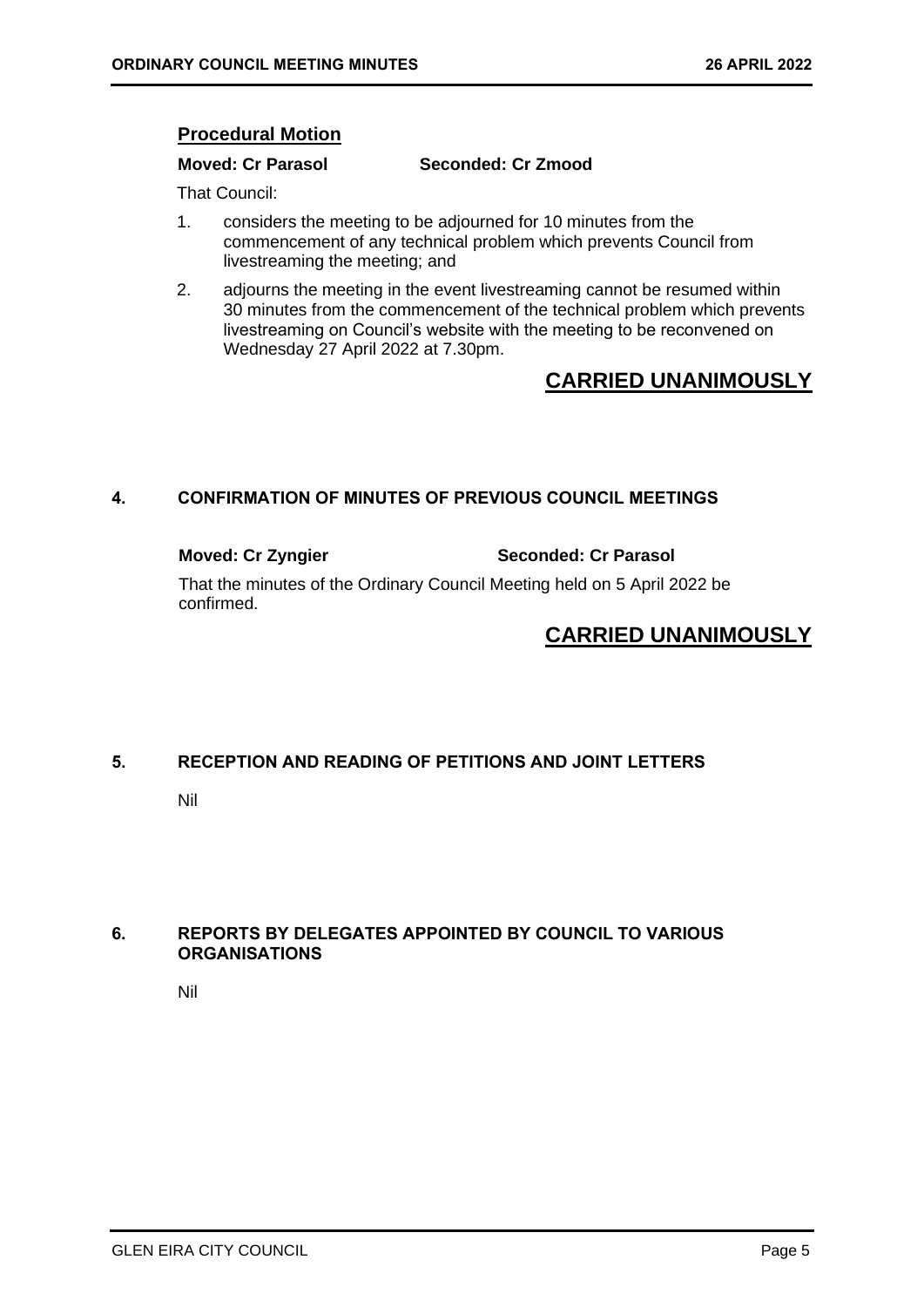### <span id="page-5-2"></span><span id="page-5-0"></span>**7. REPORTS FROM COMMITTEES AND RECORDS OF ASSEMBLY**

### <span id="page-5-1"></span>**7.1 Advisory Committees**

### **7.1.1 ADVISORY COMMITTEE MINUTES**

### **Moved: Cr Zmood Seconded: Cr Parasol**

That the minutes of the Advisory Committee meeting as shown below be received and noted and that the recommendations of this Committee be adopted.

1. Open Space, Sport and Recreation Advisory Committee Meeting Minutes – 17 March 2022.

# **CARRIED UNANIMOUSLY**

### <span id="page-5-3"></span>**7.2 Records of Assembly**

### **7.2.1 RECORDS OF ASSEMBLIES OF COUNCILLORS**

### **Moved: Cr Parasol Seconded: Cr Zhang**

That the Records of the Assemblies as shown below be received and noted.

- 1. 22 March 2022 Assembly;
- 2. 29 March 2022 Assembly; and
- 3. 5 April 2022 Pre-meeting.

# **CARRIED UNANIMOUSLY**

### **Public Participation**

The Mayor invited members of the community to ask a question or make a statement to Council.

There were four people who addressed Council.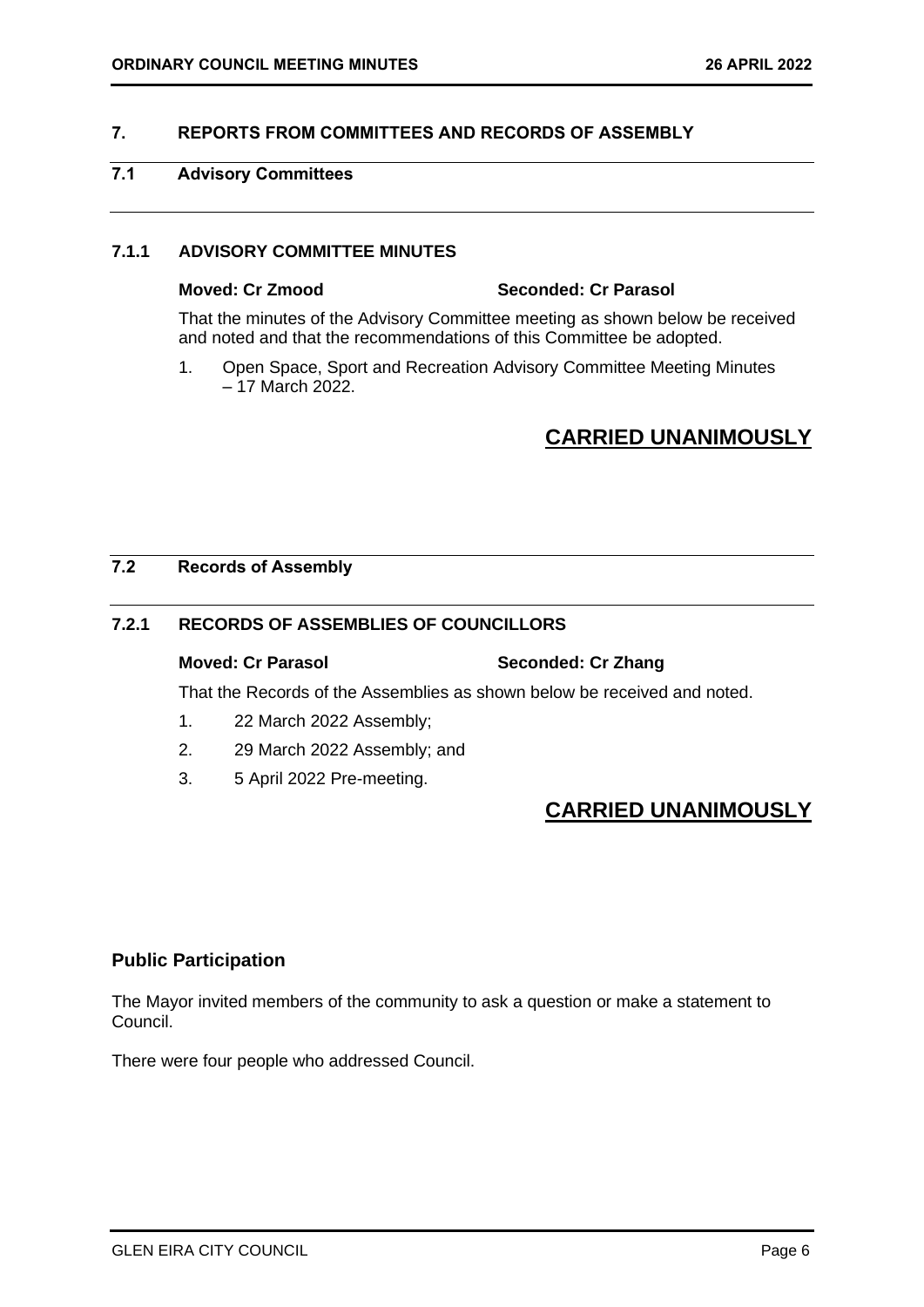### <span id="page-6-1"></span><span id="page-6-0"></span>**8. OFFICER REPORTS (AS LISTED)**

### **Procedural Motion**

### **Moved: Cr Magee Seconded: Cr Zmood**

That Council changes the order of business to bring forward Item 8.7 - The effects of Council adopting the International Holocaust Remembrance Alliance Working Definition of Antisemitism to be considered at this stage of the meeting.

## **CARRIED UNANIMOUSLY**

### **8.7 THE EFFECTS OF COUNCIL ADOPTING THE INTERNATIONAL HOLOCAUST REMEMBRANCE ALLIANCE WORKING DEFINITION OF ANTISEMITISM**

**Moved: Cr Esakoff Seconded: Cr Cade**

That Council:

- 1. endorses and formally adopts in full the International Holocaust Remembrance Alliance (IHRA) working definition of antisemitism, including all IHRA examples of contemporary antisemitism as an important tool in recognising and combatting manifestations of antisemitism;
- 2. issues a Media Release calling on all Australian political parties, universities, councils and other public bodies and organisations to also adopt the definition and use it to better understand and act against anti-Jewish hatred, and publicises the resolution on Council's website and social media;
- 3. writes to all Councils in Victoria and the MAV encouraging them to also adopt the definition and use it to better understand and act against anti-Jewish hatred;
- 4. continues to reject racism in all its forms through reaffirming the Together We Stand statement developed in partnership with the Anti-Defamation Commission in May 2019;
- 5. undertakes a community-led approach to responding to antisemitism as a distinct form of racism; and
- 6. commits to ongoing actions, events and initiatives which celebrate diversity and contribute to a socially cohesive community.

### **Procedural Motion**

### **Moved: Cr Magee Seconded: Cr Zmood**

### That Council grants Cr Esakoff a 2 minute extension of speaking time.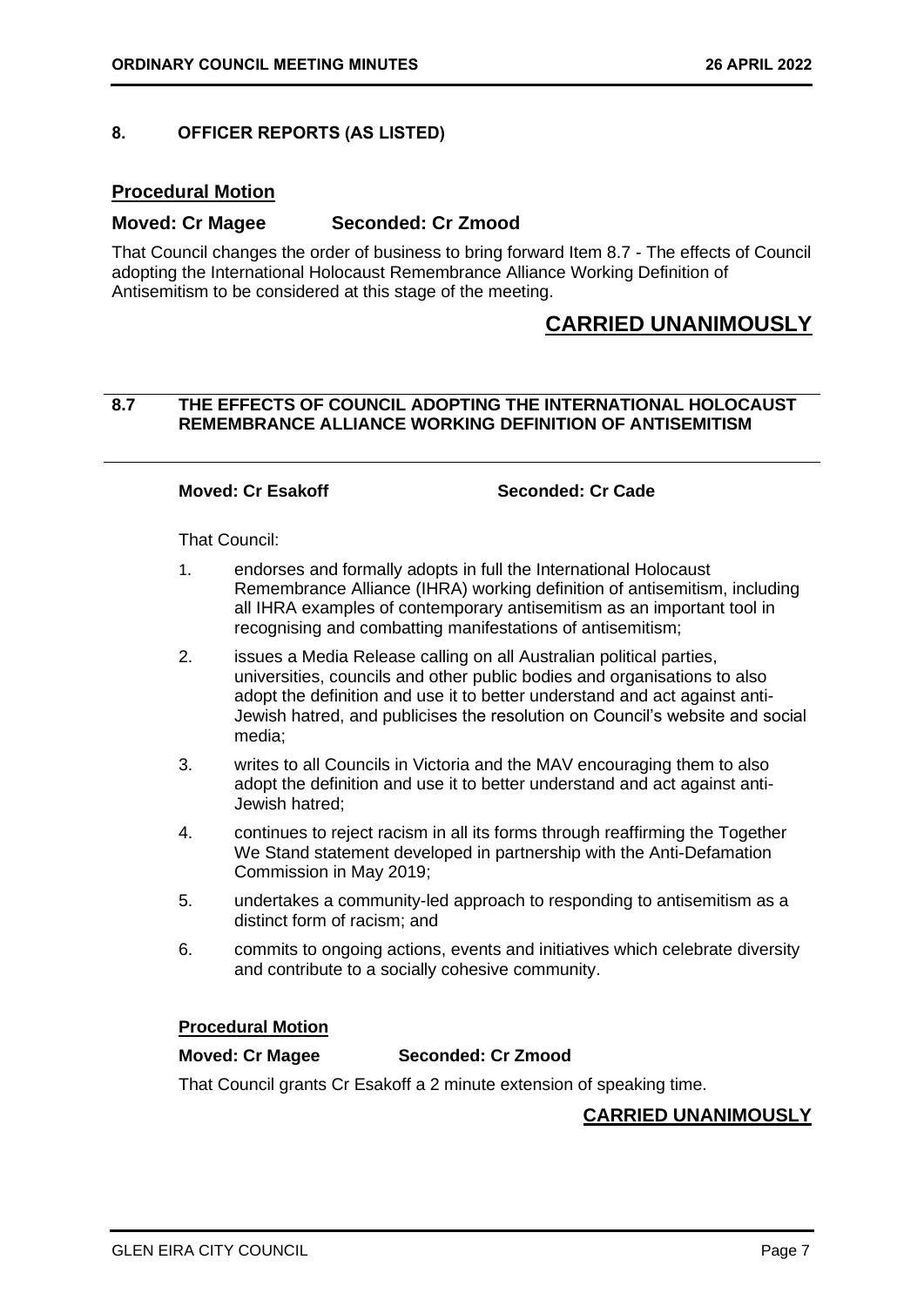### **Procedural Motion**

### **Moved: Cr Magee Seconded: Cr Zmood**

That Council grants Cr Cade a 2 minute extension of speaking time.

### **CARRIED UNANIMOUSLY**

### **Procedural Motion**

### **Moved: Cr Magee Seconded: Cr Zmood**

That Council grants Cr Zyngier a 3 minute extension of speaking time.

### **CARRIED UNANIMOUSLY**

### **Procedural Motion**

### **Moved: Cr Magee Seconded: Cr Zyngier**

That Council grants Cr Zmood a 3 minute extension of speaking time.

### **CARRIED UNANIMOUSLY**

| For the Motion: | Crs Esakoff, Magee, Cade, Parasol, Zhang and Zmood (6) |
|-----------------|--------------------------------------------------------|
| Abstain:        | Cr Zyngier (1)                                         |

The Motion Moved by Cr Esakoff and Seconded by Cr Cade was

## **CARRIED**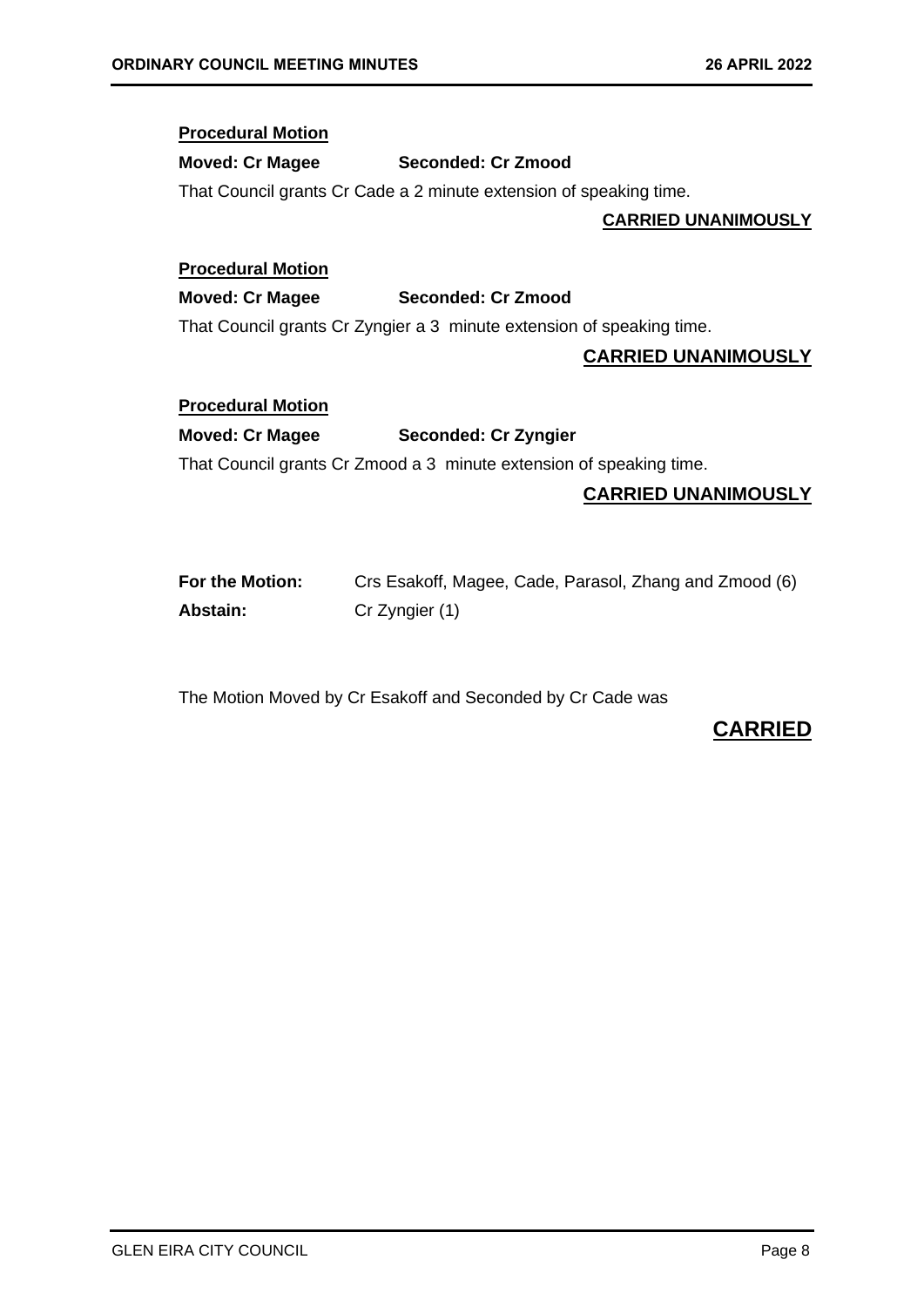### <span id="page-8-0"></span>**8.1 196-198 HAWTHORN ROAD, CAULFIELD NORTH COMBINED PLANNING SCHEME AMENDMENT AND PLANNING PERMIT APPLICATION**

### **Moved: Cr Zmood Seconded: Cr Magee**

- 1. That, pursuant to Section 96A(2) of the *Planning and Environment Act 1987,*  Council agrees to consider a planning permit application for the construction of a three-storey building comprising 15 dwellings above basement car parking and alteration of access to a road in a Transport Zone 2, concurrently with a planning scheme amendment to remove a single dwelling covenant as requested by 196 Hawthorn Road Pty Ltd, for the land at 196-198 Hawthorn Road, Caulfield North; and
- 2. That, pursuant to Section 8A(2) of the *Planning and Environment Act 1987*, Council seek authorisation from the Minister for Planning to prepare and exhibit Planning Scheme Amendment C234glen and to consider Planning Permit Application GE/DP-34438/2021 concurrently, pursuant to Section 96A of the *Planning and Environment Act 1987*.

# **CARRIED UNANIMOUSLY**

### **8.2 VCAT WATCH**

**Moved: Cr Cade Seconded: Cr Esakoff**

That Council notes the update on VCAT matters.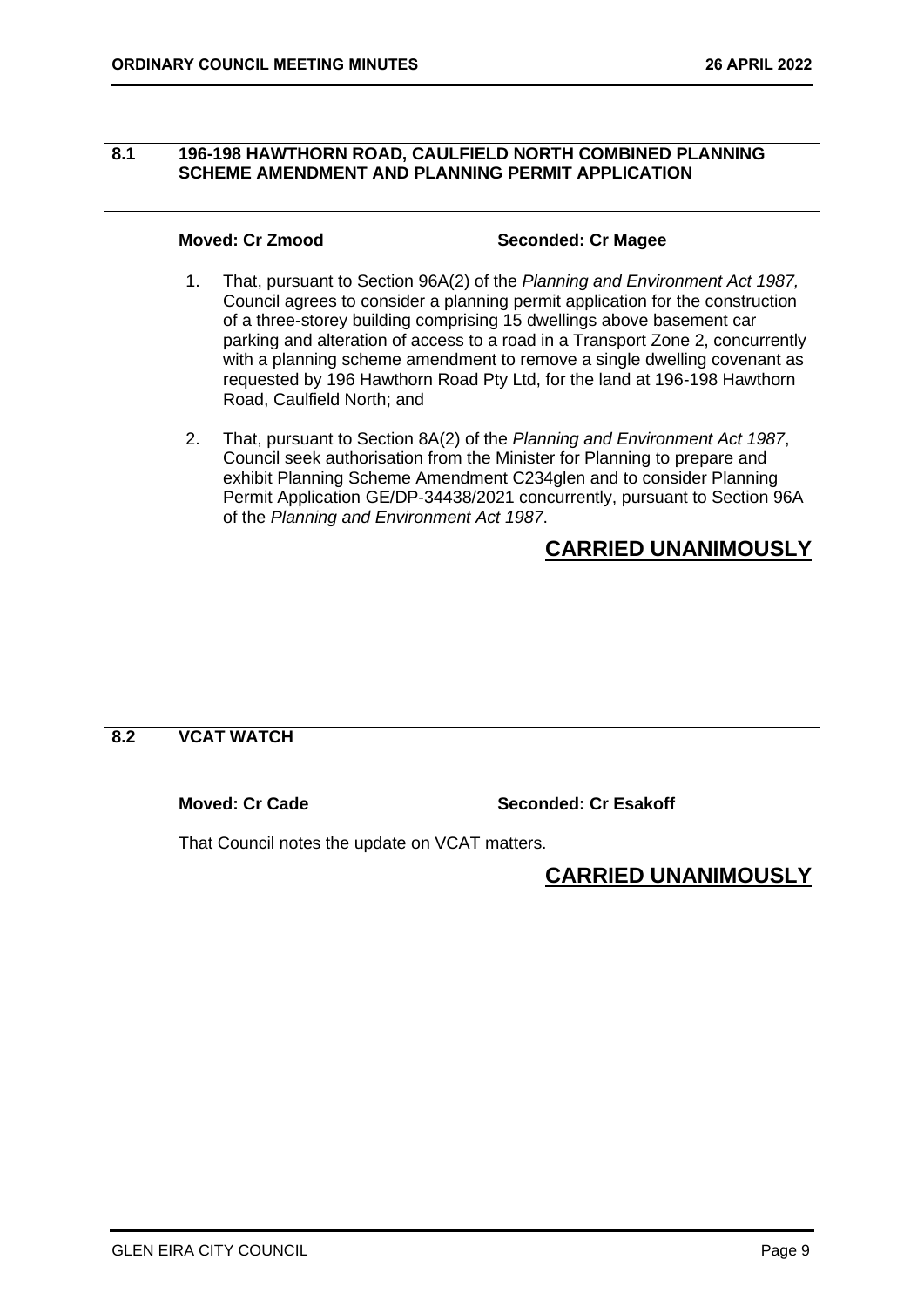### <span id="page-9-0"></span>**8.3 FINANCIAL MANAGEMENT REPORT (31 MARCH 2022)**

### **Moved: Cr Cade Seconded: Cr Zhang**

That Council notes the Financial Management Report for the period ending 31 March 2022 (Attachment 1 to the report).

# **CARRIED UNANIMOUSLY**

### **8.4 PROPOSED BUDGET, FINANCIAL PLAN AND REVENUE & RATING PLAN**

### **Moved: Cr Zmood Seconded: Cr Parasol**

That Council:

- 1. commences the statutory process pursuant to s91, s93 and s94 of *the Local Government Act 2020* to seek community feedback on the proposed 2022-23 Budget, the 2022-23 to 2031-32 Long-Term Financial Plan and the 2022-23 to 2025-26 Revenue and Rating Plan by:
	- (a) placing the proposed 2022-23 Budget (Attachment 1 to the report), the 2022-23 to 2031-32 Long-Term Financial Plan (Attachment 2 to the report) and the 2022-23 to 2025-26 Revenue and Rating Plan (Attachment 3 to the report) on Council's website; and
	- (b) considers community feedback at the 7 June 2022 Ordinary Council Meeting.
- 2. receives a further report to adopt the proposed 2022-23 Budget, the 2022-23 to 2031-32 Long-Term Financial Plan and the 2022-23 to 2025-26 Revenue and Rating Plan, at the 28 June 2022 Ordinary Council Meeting.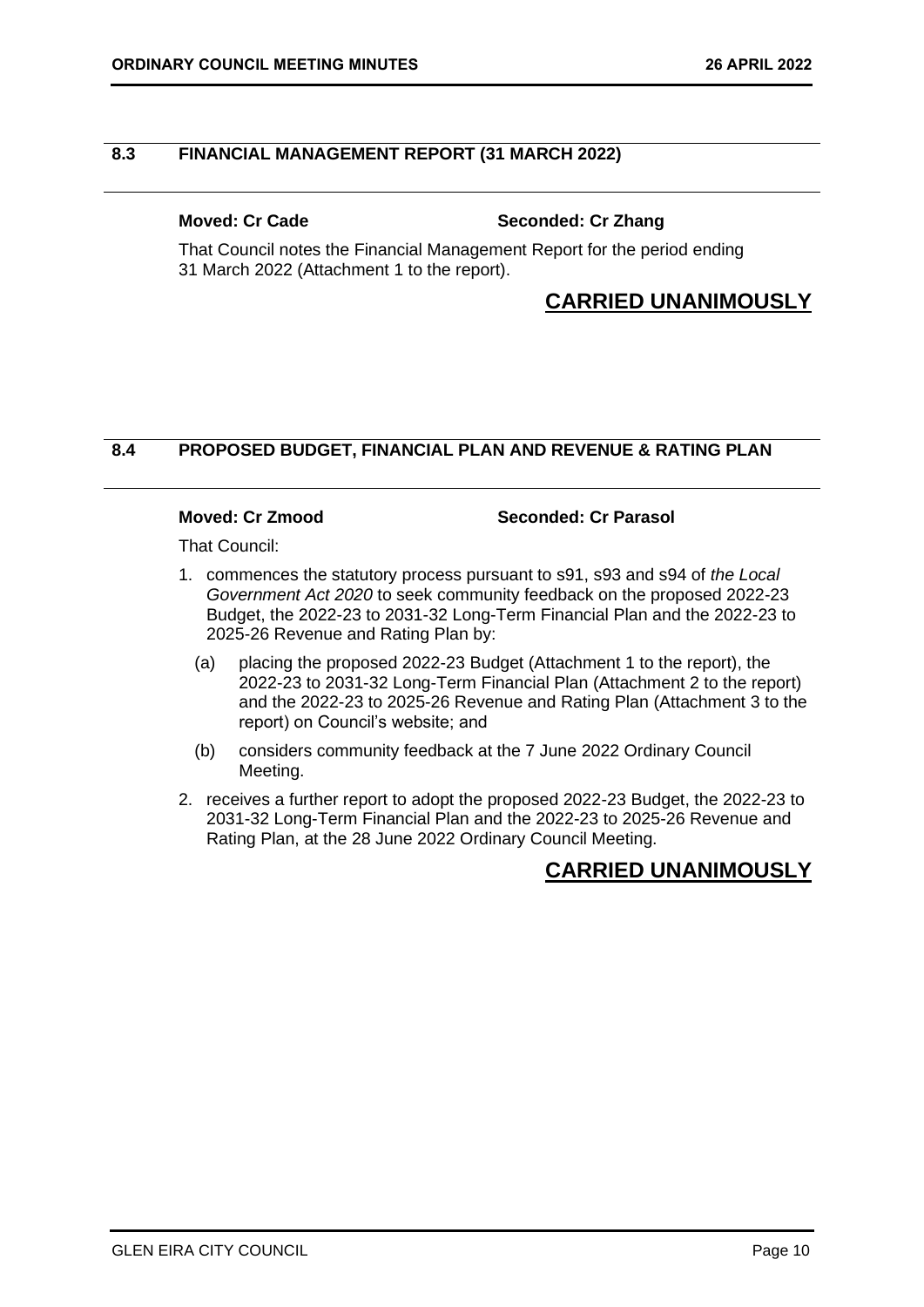### <span id="page-10-0"></span>**8.5 APPOINTMENT OF COUNCILLOR SIGNATORIES (2021-22 FINANCIAL REPORT)**

### **Moved: Cr Zmood Seconded: Cr Esakoff**

That Council appoints the Mayor, Cr Jim Magee and Deputy Mayor, Cr Li Zhang to sign the 2021-22 Financial Statements and Performance Statement.

## **CARRIED UNANIMOUSLY**

### **8.6 RESPONDING TO THE COMMONWEALTH GOVERNMENT AGED CARE REFORMS**

### **Moved: Cr Magee Seconded: Cr Esakoff**

That Council endorses the Future of Aged Care Services - Responding to Commonwealth Aged Care Reforms: Discussion Paper 2022 (Attachment 1 to this report) including the outline of the community engagement process to seek feedback about Glen Eira Council's future role in the delivery of aged care services.

# **CARRIED UNANIMOUSLY**

### **8.7 THE EFFECTS OF COUNCIL ADOPTING THE INTERNATIONAL HOLOCAUST REMEMBRANCE ALLIANCE WORKING DEFINITION OF ANTISEMITISM**

*This item was dealt with at an earlier stage of the meeting.*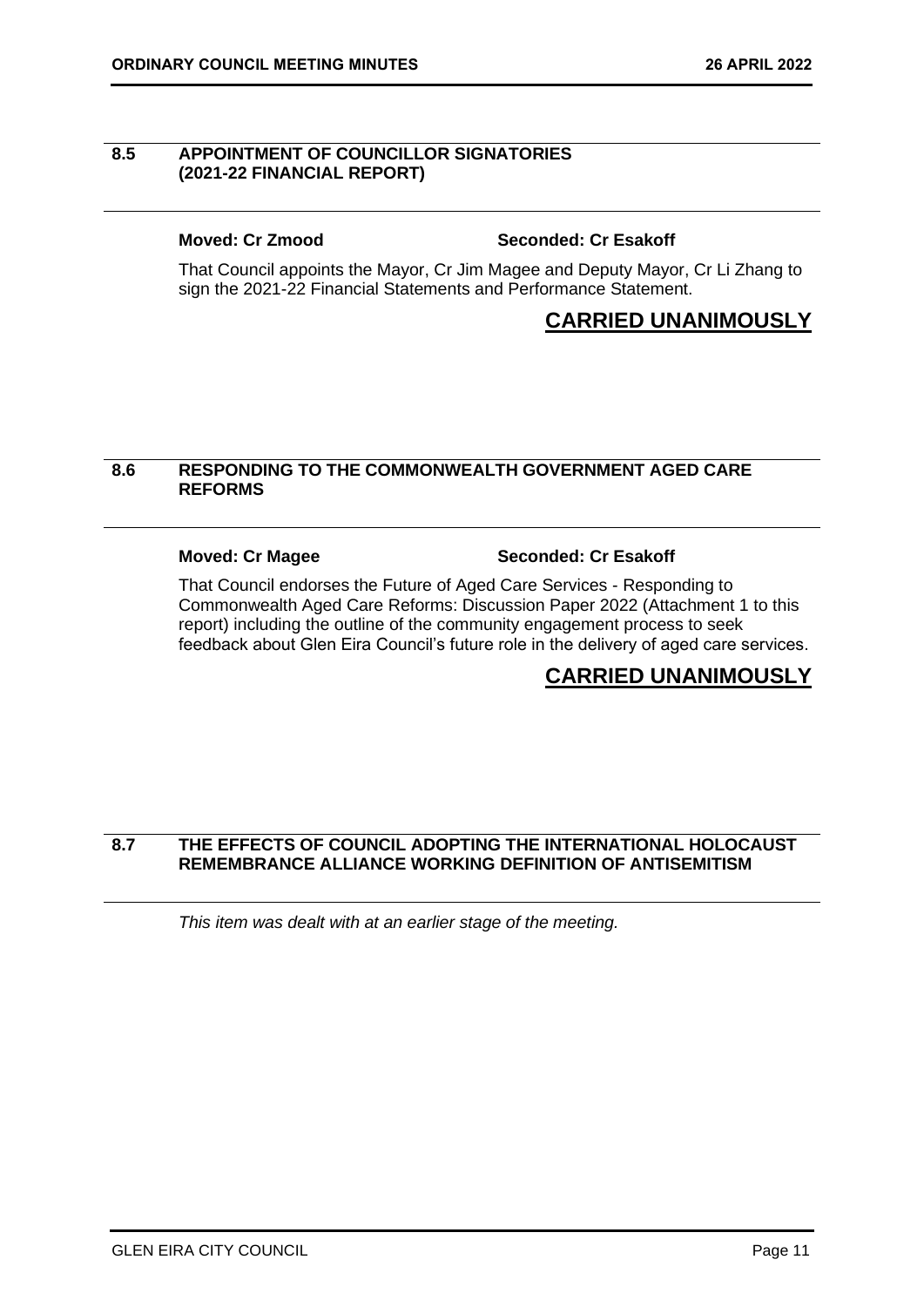### <span id="page-11-0"></span>**8.8 CAULFIELD RACECOURSE RESERVE - RECOMMENDATION FOR INCLUSION ON THE VICTORIAN HERITAGE REGISTER**

**Moved: Cr Zyngier Seconded: Cr Zmood**

That Council:

- 1. adopts and forwards the submission at Attachment 2 to this report, to the Heritage Council of Victoria in favour of inclusion of the Caulfield Racecourse Reserve on the Victorian Heritage Register; and
- 2. authorises the Manager City Futures to request the Minister for Planning for an extension of time to commence exhibition of Planning Scheme Amendment C227glen in accordance with Ministerial Direction No. 15.

# **CARRIED UNANIMOUSLY**

### **8.9 INCLUSION OF 8 TREES IN THE CLASSIFIED TREE REGISTER**

**Moved: Cr Zmood Seconded: Cr Zhang**

That Council:

- 1. includes the following trees in the Classified Tree Register:
	- a) 6 Variegated English Elms (Ulmus procera 'variegata') located along the western side of Queens Ave, Caulfield East – 34/CTR/2020;
	- b) 2 Moreton Bay Figs (Ficus macrophylla) located at Lord Lodge, 30 Booran Rd, Caulfield East – 140/CTR/2021;
- 2. notifies each person who nominated a tree detailed in this report;
- 3. notifies all relevant landholders of the trees detailed in this report; and
- 4. authorises a notice to be published in the Victorian Government Gazette of the decision to include the trees outlined in his report in the Classified Tree Register.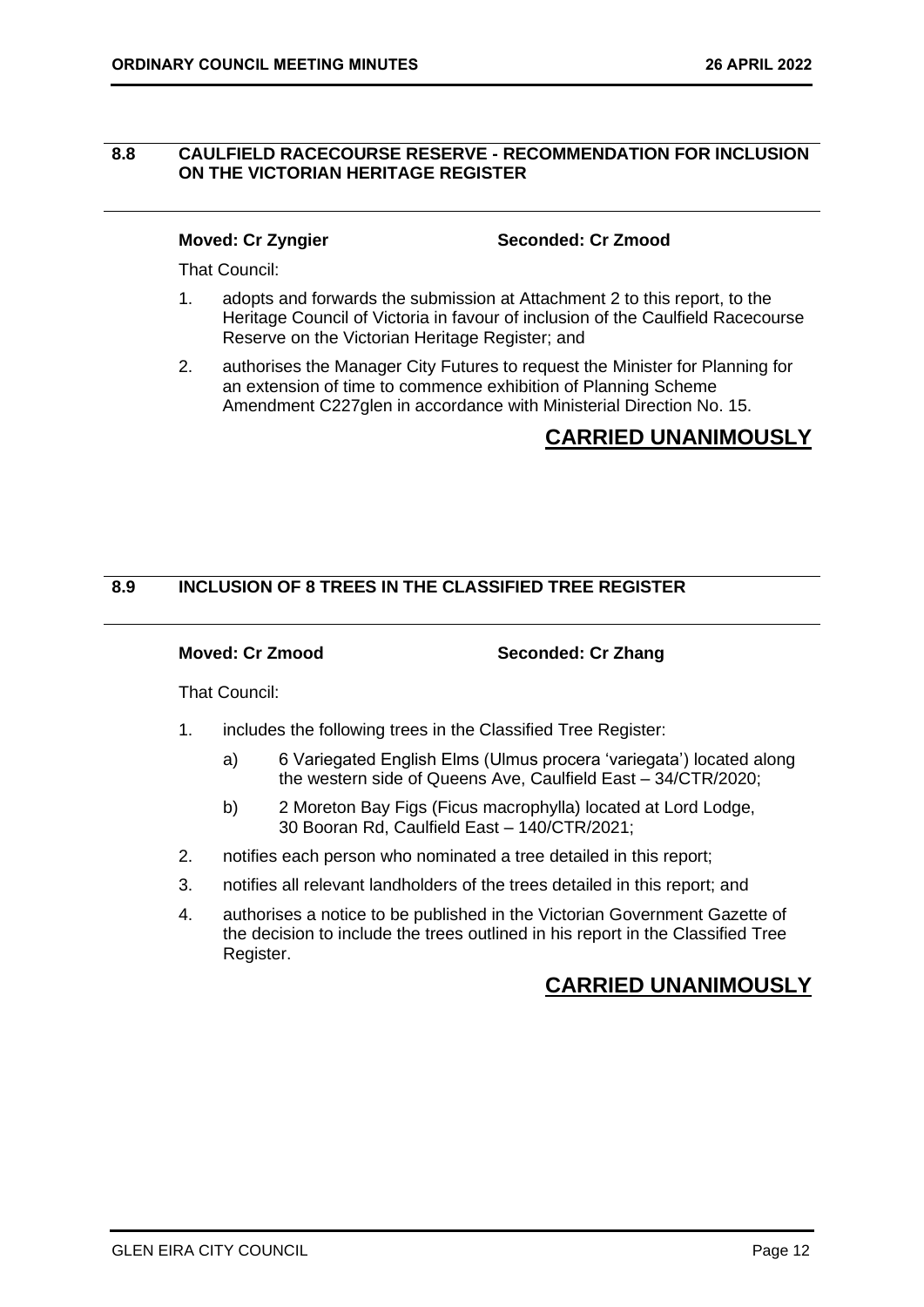### <span id="page-12-0"></span>**8.10 GLEN EIRA INTEGRATED WATER MANAGEMENT PLAN | DHUMBALI WURNEE'T GADHABA - DRAFT FOR CONSULTATION**

**Moved: Cr Zmood Seconded: Cr Zyngier**

That Council:

- 1. endorses the draft *Glen Eira Integrated Water Management Plan | Dhumbali Wurnee't Gadhaba* for community and stakeholder consultation between 27 April and 1 June; and
- 2. receives a future report outlining the community feedback and present a final plan for adoption.

# **CARRIED UNANIMOUSLY**

### **8.11 FAMILY YOUTH AND CHILDREN'S SERVICES POLICIES - REVOCATION AND POLICY UPDATES**

**Moved: Cr Cade Seconded: Cr Zyngier**

That Council reviews and:

- 1. revokes the policies shown in attachment 1 and 2 of this report; and
- 2. adopts the amended policies shown in attachments 4 and 6 of this report. (Attachments 3 and 5 indicate tracked changes).

**For the Motion:** Crs Magee, Cade, Parasol, Zhang, Zmood and Zyngier (6) **Against the Motion:** Cr Esakoff (1)

# **CARRIED**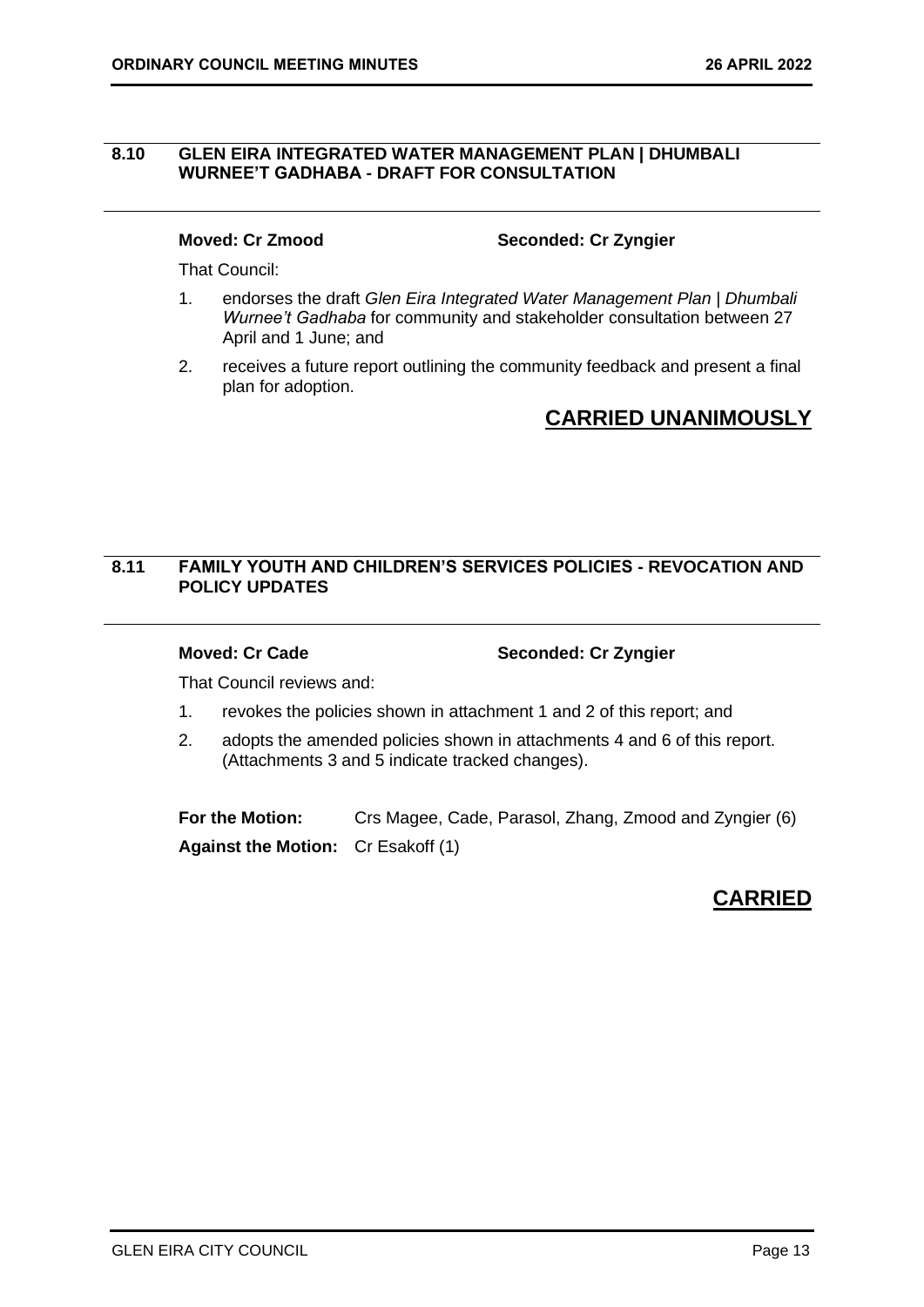### <span id="page-13-0"></span>**8.12 EXTENSION OF CONTRACT 2019.166 SHORT TERM RECYCLING PROCESSING ARRANGEMENTS**

**Moved: Cr Zmood Seconded: Cr Zyngier**

That Council:

- 1. approves the novation and price adjustment to Contract 2019.166 for short term recycling processing agreement from 1 June 2021;
- 2. endorses an extension of the Council agreement Contract 2019.166 for a period of three years beginning 1 June 2022, with two additional one-year extension options; and
- 3. authorises the Chief Executive Officer to execute the variation and any required extensions on behalf of Council.

# **CARRIED UNANIMOUSLY**

### **8.13 APPOINTMENT OF DELEGATE TO MUNICIPAL ASSOCIATION OF VICTORIA**

### **Moved: Cr Zhang Seconded: Cr Zyngier**

That Council appoints Cr Anne-Marie Cade as Council's delegate and Cr Margaret Esakoff as substitute to the Municipal Association of Victoria (MAV).

## **CARRIED UNANIMOUSLY**

### <span id="page-13-1"></span>**9. URGENT BUSINESS - NIL**

### <span id="page-13-4"></span><span id="page-13-3"></span><span id="page-13-2"></span>**10. ORDINARY BUSINESS**

### **10.1 Requests for reports from a member of Council staff - Nil**

### **10.2 Right of reply**

Cr Zyngier made a Right of Reply in relation to comments that he stated were made by Cr Esakoff during the debate for Item 8.7 – The effects of Council adopting the International Holocaust Remembrance Alliance Working Definition of Antisemitism.

Cr Esakoff called for a Point of Order. The Mayor asked a question of Cr Zyngier to clarify on what grounds he was making his Right of Reply and confirmed that there were grounds to substantiate Cr Esakoff's Point of Order.

Cr Zyngier informed the meeting that a further Right of Reply may be raised by him at the next Ordinary Council Meeting in relation to this matter.

Cr Esakoff also stated that she would review the recording of the meeting and make a Right of Reply responding to Cr Zyngier's comments in his Right of Reply.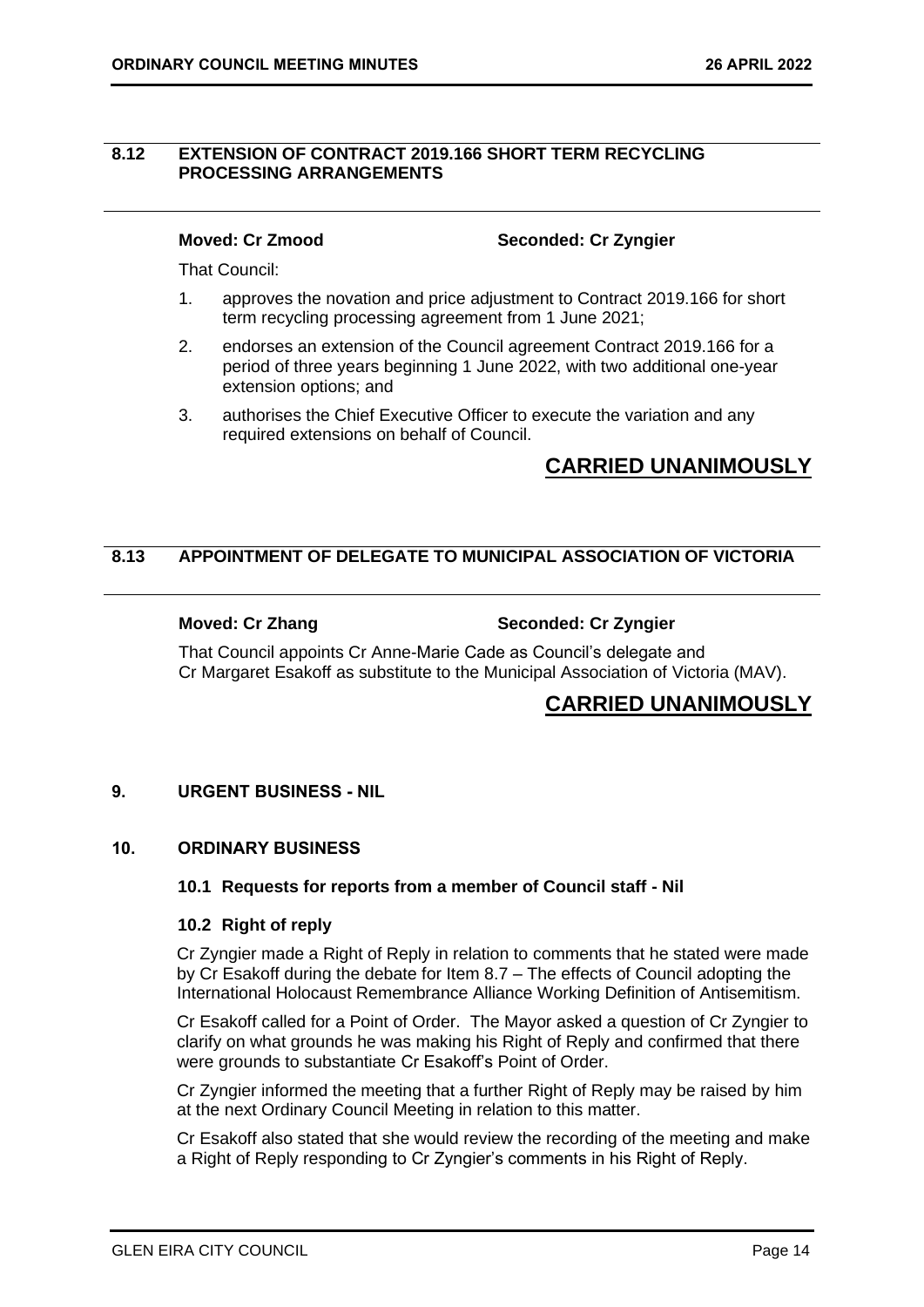### <span id="page-14-0"></span>**10.3 Notice of Motion - Nil**

### <span id="page-14-2"></span><span id="page-14-1"></span>**10.4 Councillor questions - Nil**

### **10.5 Written public questions to Council**

Questions were received from Warrick Alldridge, Lorraine Finlay, Stephen Willis and Julie Staunton. As the submitters were not present in the Chamber at this stage of the meeting, their questions and the responses were not read out. This is in accordance with the Written Public Question Guidelines. A letter will be sent to each of the submitters including their questions and the responses following the meeting.

### <span id="page-14-3"></span>**11. CONFIDENTIAL ITEMS**

### **Moved: Cr Zmood Seconded: Cr Parasol**

That pursuant to Section 66(1) and 66(2)(a) of the Local Government Act 2020, the Council resolves that so much of this meeting be closed to members of the public, as is required for Council to consider the following matters that are confidential in accordance with Section 3(1) of the Act:

### **11.1 Open Space Project**

This agenda item is confidential information for the purposes of section 3(1) of the Local Government Act 2020:

- because it is Council business information, being information that would prejudice the Council's position in commercial negotiations if prematurely released (section 3(1)(a)); and
- may unreasonably expose Council to a financial disadvantage

# **CARRIED UNANIMOUSLY**

The Mayor advised that after consideration of Item 11.1 – Open Space Project, the meeting would be closed.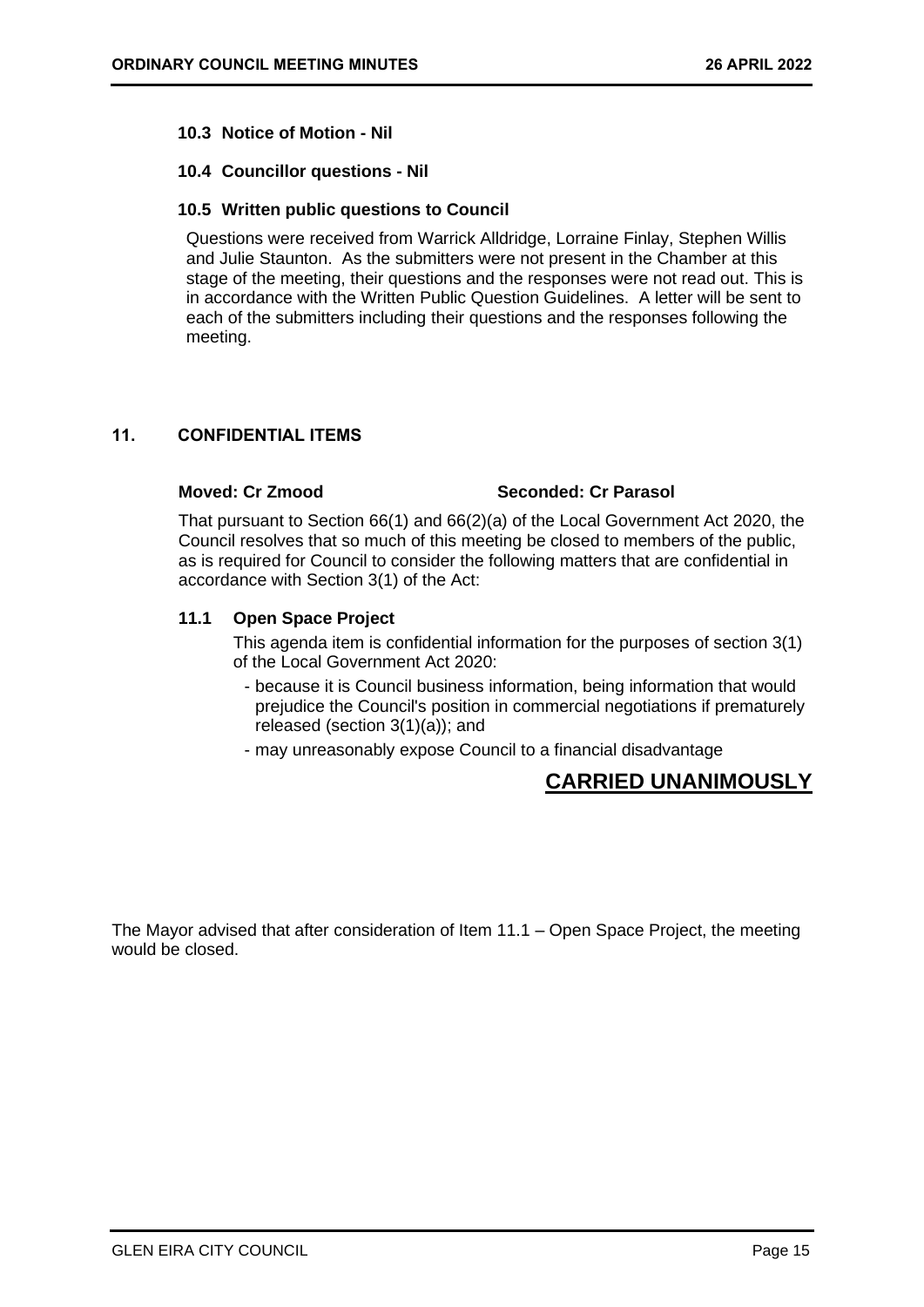# <span id="page-15-0"></span>**11.1 OPEN SPACE PROJECT**

Confidential item